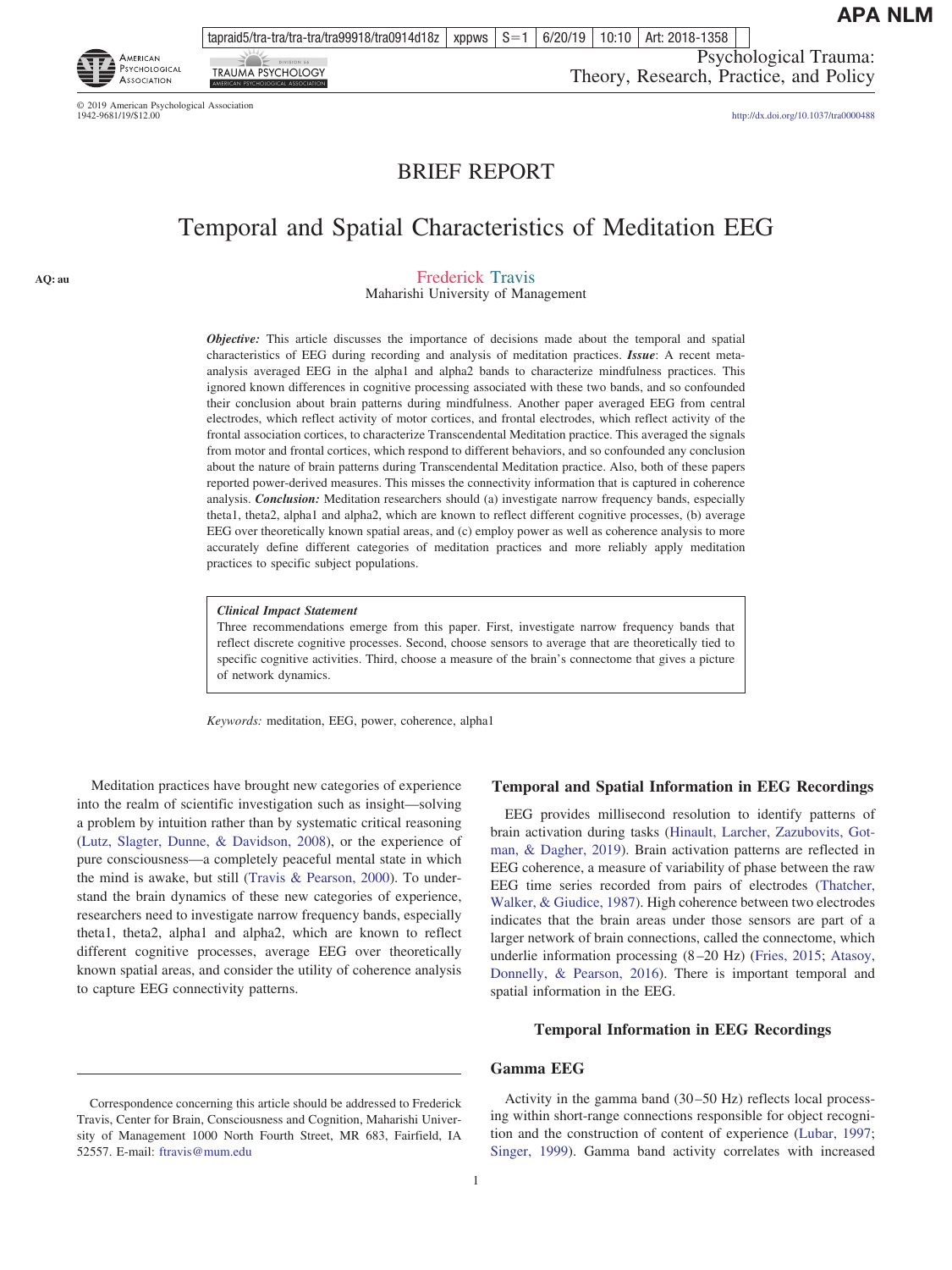2 TRAVIS

blood flow in brain areas involved in task processing. Gamma band is reported in meditation practices that require concentration and control of the mind, such as Vipassana or Compassion meditation [\(Lutz et al., 2008\)](#page-3-0).

# **Alpha2 EEG (10 –12 Hz)**

Activity in the "alpha" band has been considered a sign of cortical idling [\(Pfurtscheller, Stancák, & Neuper, 1996\)](#page-4-0). This characteristic of "idling" is true for the alpha2 band—10 to 12 Hz. In eyes closed conditions, alpha2 power in posterior areas is associated with decreased blood and is thought to play a role in perceptual tuning of sensory areas in anticipation of visual events by deactivating brain areas involved in irrelevant processing [\(Er](#page-3-0)[genoglu et al., 2004\)](#page-3-0). In resting conditions when the body is relaxing, alpha2 power is seen in central leads, which are over the motor system [\(Kornhuber & Deecke, 1965;](#page-3-0) [Rimbert, Al-Chwa,](#page-4-0) [Zaepffel, & Bougrain, 2018\)](#page-4-0). Alpha2 activity is reported in many mindfulness practices [\(Ahani et al., 2014;](#page-3-0) [Dunn, Hartigan, &](#page-3-0) [Mikulas, 1999;](#page-3-0) [Hinterberger, Schmidt, Kamei, & Walach, 2014;](#page-3-0) [Lagopoulos et al., 2009\)](#page-3-0).

# **Alpha1 EEG (8 –10 Hz)**

The classical understanding of "alpha" as cortical idling holds for EEG in the alpha2 band during simple *sensorimotor* tasks. In contrast, alpha1 activity (8 – 10 Hz) in association cortices *positively* covaries with task demands and is associated with higher blood flow [\(Mahone, Travis, Gevirtz, & Hubbard, 2018\)](#page-4-0). This so-called "paradoxical" frontal alpha1 is reported during tasks involving internally directed attention [\(Shaw, 1996\)](#page-4-0) such as imagining a tune compared to listening to the same tune [\(Cooper, Burgess, Croft, &](#page-3-0) [Gruzelier, 2006\)](#page-3-0). Alpha1 activity in association areas may represent liveliness of the "screen of consciousness," which provides a context for grouping isolated elements into the unity of experience [\(Sad](#page-4-0)[aghiani & Kleinschmidt, 2016\)](#page-4-0). For instance, when solving a problem by intuition or insight, there is a burst of alpha1 activity followed by a burst in the gamma band when the idea comes to mind [\(Kounios &](#page-3-0) [Beeman, 2009\)](#page-3-0). Alpha1 activity is reported during Transcendental Meditation practice and in studies of a Qigong master and of Zen-Buddhist priests in Taiwan [\(Huang & Lo, 2009;](#page-3-0) [Qin, Jin, Lin, &](#page-4-0) [Hermanowicz, 2009;](#page-4-0) [Travis et al., 2010\)](#page-4-0).

# **EEG in Alpha1 and Alpha2 Bands in Meditation Research**

A recent meta-analysis of EEG patterns during mindfulness meditations did not attend to the differences between the alpha1 and alpha2 bands in characterizing brain patterns during mindfulness practices. This paper concluded that mindfulness practices are characterized by theta and "alpha" EEG patterns [\(Lomas, Ivtzan,](#page-3-0) [& Fu, 2015\)](#page-3-0). One study in this meta-analysis did report increased frontal alpha-1 power. This study investigated Zen Buddhist priests reporting "transcendence" and "inner radiance" [\(Huang &](#page-3-0) [Lo, 2009\)](#page-3-0). See [\(Travis & Shear, 2010\)](#page-4-0) for a discussion why alpha1 might be seen in very experienced meditation practitioners. The other eight studies in the meta-analysis reported increased "alpha" power in *parietal* and *central* areas, which as discussed above, are examples of alpha2 EEG. Thus, this meta-analysis could more accurately conclude that mindfulness practices are characterized by theta and *alpha2* EEG patterns.

Attending to differences in alpha1 and alpha2 EEG is critical for building a clearer picture of brain patterns underlying different meditation practices. Meditations in the *Automatic Self-Transcending* category are characterized by frontal alpha1 EEG [\(Travis & Shear, 2010\)](#page-4-0). This pattern is different in spatial location (frontal rather than parietal and occipital) and frequency (alpha1 rather than alpha 2) from meditations in the Open Monitoring category [\(Travis & Shear, 2010\)](#page-4-0), which includes mindfulness practices.

# **Spatial Information in EEG Recordings**

A well-known limitation of EEG analysis is poor spatial resolution. The electrical activity recorded at a specific sensor includes contributions from brain activity near to the sensor as well as volume conductance from all other brain areas [\(Barzegaran &](#page-3-0) [Knyazeva, 2017;](#page-3-0) [von Ellenrieder, Dan, Frauscher, & Gotman,](#page-4-0) [2016\)](#page-4-0). Despite this smearing of brain signals, EEG patterns over larger cortical areas reflect activity of those cortical areas. For instance, EEG recorded at occipital sensors index visual processing [\(Zumer, Scheeringa, Schoffelen, Norris, & Jensen, 2014\)](#page-4-0). EEG recorded at central sensors reflect activation and deactivation of the motor cortex [\(Kajihara et al., 2015\)](#page-3-0). EEG recorded at frontal sensors reflects levels of reinforcement learning, decision making and monitoring response conflict [\(Nieuwenhuis, Yeung, van den](#page-4-0) [Wildenberg, & Ridderinkhof, 2003;](#page-4-0) [van de Vijver, Cohen, &](#page-4-0) [Ridderinkhof, 2014\)](#page-4-0).

#### **Choice of Spatial Locations in Meditation Research**

Random assignment, controlled longitudinal and cross-sectional studies report that Transcendental Meditation practice is characterized by increases in prefrontal coherence measured among F3, Fz, F4, AF3, AF4, F5, F6, and AFz [\(Travis et al., 2010;](#page-4-0) [Travis &](#page-4-0) [Wallace, 1999;](#page-4-0) [Travis, Tecce, Arenander, & Wallace, 2002\)](#page-4-0). The involvement of prefrontal areas with Transcendental Meditation practice is supported by a recent blood flow study that reported increases in the anterior cingulate gyrus and dorsolateral prefrontal cortex during Transcendental Meditation practice [\(Mahone et al., 2018\)](#page-4-0). The importance of frontal brain activity during Transcendental Meditation practice is also supported by a MEG study reporting magnetic field potentials in the medial prefrontal and anterior cingulate cortices during Transcendental Meditation practice [\(Yamamoto, Kitamura,](#page-4-0) [Yamada, Nakashima, & Kuroda, 2006\)](#page-4-0).

A recent single-group design of Transcendental Meditation practice averaged EEG from sensors over fronto-central, centroparietal, and bilateral temporal areas to compare patterns before learning Transcendental Meditation during eyes-closed rest and after learning the practice [\(Kang et al., 2018\)](#page-3-0). In this study, the fronto-central areas included three frontal sensors (F1, Fz, F2) and six sensors over the premotor and motor cortices (FC1, FCz, FC2, C1, Cz, and C2).

Averaging EEG over frontal and central sensors could have confounded the findings from Kang's study. Alpha over the motor cortices would reflect cortical inhibition and be in the alpha2 band. Alpha2 activity over motor cortices would be similar during simple eyes-closed rest and meditation since both involve the body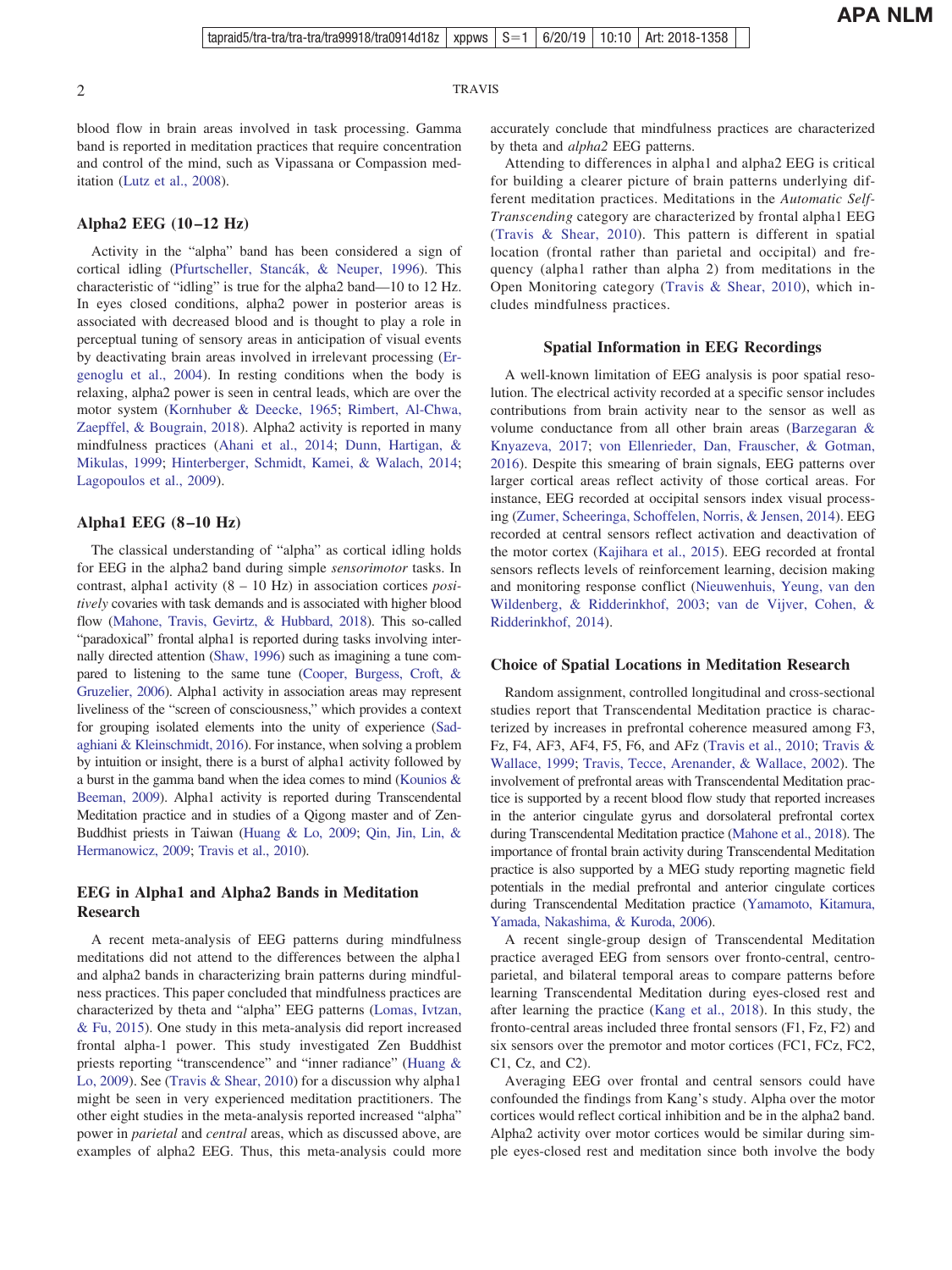TEMPORAL AND SPATIAL DYNAMICS OF EEG 3

relaxing when sitting easily. Since 2/3 of the sensors in the fronto-central average were over premotor and motor circuits, the "alpha" values reported in this study included major contributions from alpha2 in the motor system and minor contributions from alpha1 in frontal areas. This confounded the conclusions from this study. If the lab had averaged sensors in prefrontal areas, such as F1, F3, Fz, F2, F4, F5, F6, AF3, AF4, and AFz, then their findings would better compare to other EEG studies of Transcendental Meditation practice.

## **Power and Coherence Analysis of EEG**

Power and coherence analysis give two different pictures of brain dynamics. Power reflects short-range coherence in the millimeter range under the sensor; coherence reflects stability in phase relationships between spatially distributed sensors (long range coherence) [\(Thatcher, 2012\)](#page-4-0).

# **Coherence and Cognitive Development From Infancy to Adulthood**

Investigating changes in brain connectivity across childhood, Thatcher and colleagues found that coherence was more sensitive than power to changes in brain circuits over childhood [\(Thatcher et](#page-4-0) [al., 1987\)](#page-4-0). Patterns of long-distance coherence between the prefrontal cortex, the executive system, and the back of the brain, the data driven system, increase systematically during childhood [\(Kn](#page-3-0)[yazev et al., 2017\)](#page-3-0). With increasing long-range connections, cognitive abilities transform from concrete operations, thinking about objects, to formal operations, "thinking about thinking" or critical thinking [\(Travis, 2016\)](#page-4-0). In addition, throughout childhood connections within the default mode network (DMN) grow richer, while connections between the DMN and the central executive network (CEN) decrease. This marks the segregation of inner orientation (DMN) from processing of outer stimuli (CEN), which is a prerequisite for attentional and behavioral control [\(Knyazev et al., 2017\)](#page-3-0).

#### **Power and Coherence in Meditation Populations**

Higher alpha1 power has been reported during Transcendental Meditation in one study [\(Travis et al., 2010\)](#page-4-0) but not others [\(Dill](#page-3-0)[beck & Bronson, 1981;](#page-3-0) [Travis & Wallace, 1999\)](#page-4-0). The vast majority of studies report higher coherence during Transcendental Meditation practice specifically in the alpha1 band and between frontal sensors [\(Travis et al., 2010;](#page-4-0) [Travis & Wallace, 1999;](#page-4-0) [Travis et al.,](#page-4-0) [2002\)](#page-4-0). The alpha band frequency reflects long range brain connections underlying attention and consciousness [\(Palva & Palva,](#page-4-0) [2007\)](#page-4-0) and the movement of attention from outer focus to inner focus, independent of visual stimuli [\(Ben-Simon et al., 2013\)](#page-3-0). The known relation of attention and EEG in the alpha band fits the description of transcending during Transcendental Meditation practice—the shifting of attention from changing thoughts and feelings to a perfectly peaceful mental state in which the mind is awake, but still, as reported during Transcendental Meditation practice [\(Travis & Parim, 2017;](#page-4-0) [Travis & Pearson, 2000\)](#page-4-0).

A meta-analysis of mindfulness practices reported patterns of power during these practices, but not coherence [\(Lomas et al.,](#page-3-0) [2015\)](#page-3-0). This meta-analysis reported significantly higher theta power in 10 studies, reductions in theta activity in three studies and

no differences in six others. This study also reported significantly higher alpha power in 13 studies, reductions in alpha in one study, and no difference in six others. Differences were less robust in the beta band: four studies reported significantly higher beta during mindfulness practices, one reported decreases and seven others reported no differences. Coherence during mindfulness and also EEG activity in the alpha1 and alpha2 frequency bands, as discussed earlier, would better describe brain patterns during mindfulness practices.

## **Power and Coherence in Clinical Populations**

Coherence patterns distinguish clinical populations from normal controls better than power values [\(Thatcher et al., 2001\)](#page-4-0). Subjects suffering from traumatic brain injury exhibit significant decreases in long-distance connectivity and significant increase in shortdistance connectivity or "small-world network" connections [\(Cao](#page-3-0) [& Slobounov, 2010\)](#page-3-0). Small-world networks define regional specialization in contrast to long range connections—the output from different areas are not being integrated into a larger whole [\(Teles](#page-4-0)[ford, Joyce, Hayasaka, Burdette, & Laurienti, 2011\)](#page-4-0).

Subjects diagnosed with Alzheimer dementia or mild cognitive impairment exhibit impairment in long range cortical networks. Specifically, connectivity between frontal executive centers and the parietal and temporal processing areas is compromised [\(Babiloni et al., 2016\)](#page-3-0) with the greatest decreases in coherence seen in theta and alpha bands [\(Adler, Brassen, & Jajcevic, 2003;](#page-3-0) [Wang, Wang, Yu, Wei, Yang, & Deng, 2016\)](#page-4-0).

A cluster of disorders including Attention Deficit Hyperactive Disorder (ADHD), schizophrenia and Obsessive Compulsive Disorder were characterized by power increases in lower frequencies (delta and theta) and decreases across higher frequencies (alpha, beta and gamma) [\(Newson & Thiagarajan, 2019\)](#page-4-0). Similar patterns have been reported for coherence— delta coherence was higher and alpha1 coherence was lower in subjects diagnosed with schizophrenia [\(Lehmann et al., 2014\)](#page-3-0). Activity in the delta band is associated with inhibition of cortical areas that would lead to interrupted mental processing.

#### **Impact of Higher Frontal Alpha Coherence on Trauma**

Higher frontal alpha coherence during Transcendental Meditation practice leads to higher coherence after the meditation session. After three months TM practice, frontal alpha coherence was significantly higher during computer tasks in college students [\(Travis et al., 2009\)](#page-4-0) and school administrators [\(Travis et al., 2018\)](#page-4-0), and stress reactivity was significantly lower. In 10- to 14-yearolds, ADHD symptoms as measured by theta/beta ratios significantly decreased after three months TM practice and continued to decrease after 6-months practice [\(Travis, Grosswald, & Stixrud,](#page-4-0) [2011\)](#page-4-0). EEG coherence also increased in alpha and beta frequencies supporting reductions in ADHD symptoms in these subjects. PTSD symptoms also are reported to significantly decrease with Transcendental Meditation practice in Vietnam Veterans compared to usual psychological therapy [\(Brooks & Scarano, 1985\)](#page-3-0), Iraqi vets compared to themselves [\(Kang et al., 2018\)](#page-3-0) and compared to Prolonged Exposure [\(Nidich et al., 2018\)](#page-4-0), and in African refugees compared to matched controls [\(Rees, Travis, Shapiro, &](#page-4-0) [Chant, 2013,](#page-4-0) [2014\)](#page-4-0).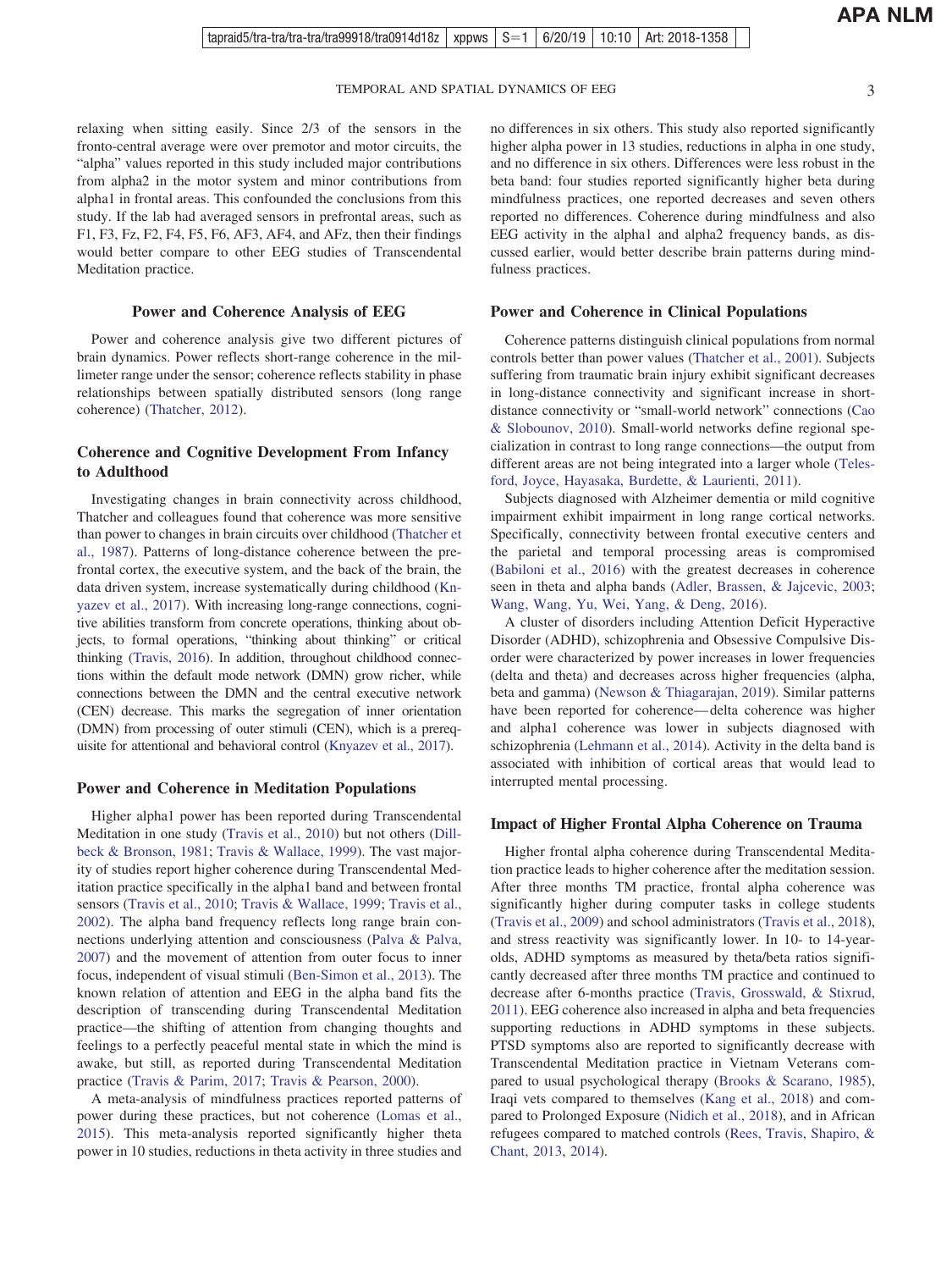# <span id="page-3-0"></span>4 TRAVIS

#### **Conclusion**

Three recommendations emerge from this discussion to help guide future meditation research. First, researchers should investigate narrow frequency bands, especially theta1, theta2, alpha1 and alpha2. These bands, while being close in frequency, reflect quite different cognitive processes— drowsiness is associated with theta1 while inner memory processes are associated with theta 2; inner wakefulness is associated with alpha1 while idling is associated with alpha2. Second, the choice of sensors to average should take into consideration the types of cognitive activities associated with different brain areas. While there is significant smearing of scalp recorded EEG, there are major contributions from brain areas under the sensor as well. Last, with the new understanding of connectome of the brain, coherence analysis should be conducted as well as power-related analyses. These considerations could help research more accurately different categories of meditation practices and more reliably apply meditation practices to specific subject populations.

### **References**

- Adler, G., Brassen, S., & Jajcevic, A. (2003). EEG coherence in Alzheimer's dementia. *Journal of Neural Transmission, 110,* 1051–1058. <http://dx.doi.org/10.1007/s00702-003-0024-8>
- Ahani, A., Wahbeh, H., Nezamfar, H., Miller, M., Erdogmus, D., & Oken, B. (2014). Quantitative change of EEG and respiration signals during mindfulness meditation. *Journal of Neuroengineering and Rehabilitation, 11,* 87–95. <http://dx.doi.org/10.1186/1743-0003-11-87>
- Atasoy, S., Donnelly, I., & Pearson, J. (2016). Human brain networks function in connectome-specific harmonic waves. *Nature Communications, 7,* 10340. <http://dx.doi.org/10.1038/ncomms10340>
- Babiloni, C., Lizio, R., Marzano, N., Capotosto, P., Soricelli, A., Triggiani, A. I., . . . Del Percio, C. (2016). Brain neural synchronization and functional coupling in Alzheimer's disease as revealed by resting state EEG rhythms. *International Journal of Psychophysiology, 103,* 88 –102. <http://dx.doi.org/10.1016/j.ijpsycho.2015.02.008>
- Barzegaran, E., & Knyazeva, M. G. (2017). Functional connectivity analysis in EEG source space: The choice of method. *PLoS ONE, 12*(7), e0181105. <http://dx.doi.org/10.1371/journal.pone.0181105>
- Ben-Simon, E., Podlipsky, I., Okon-Singer, H., Gruberger, M., Cvetkovic, D., Intrator, N., & Hendler, T. (2013). The dark side of the alpha rhythm: FMRI evidence for induced alpha modulation during complete darkness. *European Journal of Neuroscience, 37,* 795– 803. [http://dx.doi.org/10](http://dx.doi.org/10.1111/ejn.12083) [.1111/ejn.12083](http://dx.doi.org/10.1111/ejn.12083)
- Brooks, J. S., & Scarano, T. (1985). Transcendental Meditation in the treatment of post-Vietnam adjustment. *Journal of Counseling & Development, 64,* 212–215. [http://dx.doi.org/10.1002/j.1556-6676.1985](http://dx.doi.org/10.1002/j.1556-6676.1985.tb01078.x) [.tb01078.x](http://dx.doi.org/10.1002/j.1556-6676.1985.tb01078.x)
- Cao, C., & Slobounov, S. (2010). Alteration of cortical functional connectivity as a result of traumatic brain injury revealed by graph theory, ICA, and sLORETA analyses of EEG signals. *IEEE Transactions on Neural Systems and Rehabilitation Engineering, 18,* 11–19. [http://dx.doi.org/10](http://dx.doi.org/10.1109/TNSRE.2009.2027704) [.1109/TNSRE.2009.2027704](http://dx.doi.org/10.1109/TNSRE.2009.2027704)
- Cooper, N. R., Burgess, A. P., Croft, R. J., & Gruzelier, J. H. (2006). Investigating evoked and induced electroencephalogram activity in task-related alpha power increases during an internally directed attention task. *Neuroreport, 17,* 205–208. [http://dx.doi.org/10.1097/01.wnr](http://dx.doi.org/10.1097/01.wnr.0000198433.29389.54) [.0000198433.29389.54](http://dx.doi.org/10.1097/01.wnr.0000198433.29389.54)
- Dillbeck, M. C., & Bronson, E. C. (1981). Short-term longitudinal effects of the transcendental meditation technique on EEG power and coherence. *The International Journal of Neuroscience*,  $14(3-4)$ :147-151. <http://dx.doi.org/10.3109/00207458108985827>
- Dunn, B. R., Hartigan, J. A., & Mikulas, W. L. (1999). Concentration and mindfulness meditations: Unique forms of consciousness? *Applied Psychophysiology and Biofeedback, 24,* 147–165. [http://dx.doi.org/10.1023/](http://dx.doi.org/10.1023/A:1023498629385) [A:1023498629385](http://dx.doi.org/10.1023/A:1023498629385)
- Ergenoglu, T., Demiralp, T., Bayraktaroglu, Z., Ergen, M., Beydagi, H., & Uresin, Y. (2004). Alpha rhythm of the EEG modulates visual detection performance in humans. *Cognitive Brain Research, 20,* 376 –383. [http://](http://dx.doi.org/10.1016/j.cogbrainres.2004.03.009) [dx.doi.org/10.1016/j.cogbrainres.2004.03.009](http://dx.doi.org/10.1016/j.cogbrainres.2004.03.009)
- Fries, P. (2015). Rhythms for Cognition: Communication through Coherence. *Neuron, 88,* 220 –235. <http://dx.doi.org/10.1016/j.neuron.2015.09.034>
- Hinault, T., Larcher, K., Zazubovits, N., Gotman, J., & Dagher, A. (2019). Spatio-temporal patterns of cognitive control revealed with simultaneous electroencephalography and functional magnetic resonance imaging. *Human Brain Mapping, 40,* 80 –97.
- Hinterberger, T., Schmidt, S., Kamei, T., & Walach, H. (2014). Decreased electrophysiological activity represents the conscious state of emptiness in meditation. *Frontiers in Psychology, 5,* 99 –108. [http://dx.doi.org/10](http://dx.doi.org/10.3389/fpsyg.2014.00099) [.3389/fpsyg.2014.00099](http://dx.doi.org/10.3389/fpsyg.2014.00099)
- Huang, H. Y., & Lo, P. C. (2009). EEG dynamics of experienced Zen meditation practitioners probed by complexity index and spectral measure. *Journal of Medical Engineering & Technology, 33,* 314 –321. <http://dx.doi.org/10.1080/03091900802602677>
- Kajihara, T., Anwar, M. N., Kawasaki, M., Mizuno, Y., Nakazawa, K., & Kitajo, K. (2015). Neural dynamics in motor preparation: From phasemediated global computation to amplitude-mediated local computation. *NeuroImage, 118,* 445– 455. [http://dx.doi.org/10.1016/j.neuroimage](http://dx.doi.org/10.1016/j.neuroimage.2015.05.032) [.2015.05.032](http://dx.doi.org/10.1016/j.neuroimage.2015.05.032)
- Kang, S. S., Erbes, C. R., Lamberty, G. J., Thuras, P., Sponheim, S. R., Polusny, M. A.,... Lim, K. O. (2018). Transcendental meditation for veterans with post-traumatic stress disorder. *Psychological Trauma: Theory, Research, Practice, and Policy, 10,* 675– 680. [http://dx.doi.org/](http://dx.doi.org/10.1037/tra0000346) [10.1037/tra0000346](http://dx.doi.org/10.1037/tra0000346)
- Knyazev, G. G., Savostyanov, A. N., Bocharov, A. V., Slobodskaya, H. R., Bairova, N. B., Tamozhnikov, S. S., & Stepanova, V. V. (2017). Effortful control and resting state networks: A longitudinal EEG study. *Neuroscience, 346,* 365–381. <http://dx.doi.org/10.1016/j.neuroscience.2017.01.031>
- Kornhuber, H. H., & Deecke, L. (1965). Changes in the brain potential in voluntary movements and passive movements in man: Readiness potential and reafferent potentials. *Pflügers Archiv für die Gesamte Physiologie des Menschen und der Tiere, 284,* 1–17. [http://dx.doi.org/10.1007/](http://dx.doi.org/10.1007/BF00412364) [BF00412364](http://dx.doi.org/10.1007/BF00412364)
- Kounios, J., & Beeman, M. (2009). The aha! moment: The cognitive neuroscience of insight. *Current Directions in Psychological Science, 18,* 210 –216. <http://dx.doi.org/10.1111/j.1467-8721.2009.01638.x>
- Lagopoulos, J., Xu, J., Rasmussen, I., Vik, A., Malhi, G. S., Eliassen, C. F., . . . Ellingsen, Ø. (2009). Increased theta and alpha EEG activity during nondirective meditation. *The Journal of Alternative and Complementary Medicine, 15,* 1187–1192. <http://dx.doi.org/10.1089/acm.2009.0113>
- Lehmann, D., Faber, P. L., Pascual-Marqui, R. D., Milz, P., Herrmann, W. M., Koukkou, M.,... Kochi, K. (2014). Functionally aberrant electrophysiological cortical connectivities in first episode medicationnaive schizophrenics from three psychiatry centers. *Frontiers in Human Neuroscience, 8,* 635– 642. <http://dx.doi.org/10.3389/fnhum.2014.00635>
- Lomas, T., Ivtzan, I., & Fu, C. H. (2015). A systematic review of the neurophysiology of mindfulness on EEG oscillations. *Neuroscience and Biobehavioral Reviews, 57,* 401– 410. [http://dx.doi.org/10.1016/j](http://dx.doi.org/10.1016/j.neubiorev.2015.09.018) [.neubiorev.2015.09.018](http://dx.doi.org/10.1016/j.neubiorev.2015.09.018)
- Lubar, J. F. (1997). Neocortical dynamics: Implications for understanding the role of neurofeedback and related techniques for the enhancement of attention. *Applied Psychophysiology and Biofeedback, 22,* 111–126. <http://dx.doi.org/10.1023/A:1026276228832>
- Lutz, A., Slagter, H. A., Dunne, J. D., & Davidson, R. J. (2008). Attention regulation and monitoring in meditation. *Trends in Cognitive Sciences, 12,* 163–169. <http://dx.doi.org/10.1016/j.tics.2008.01.005>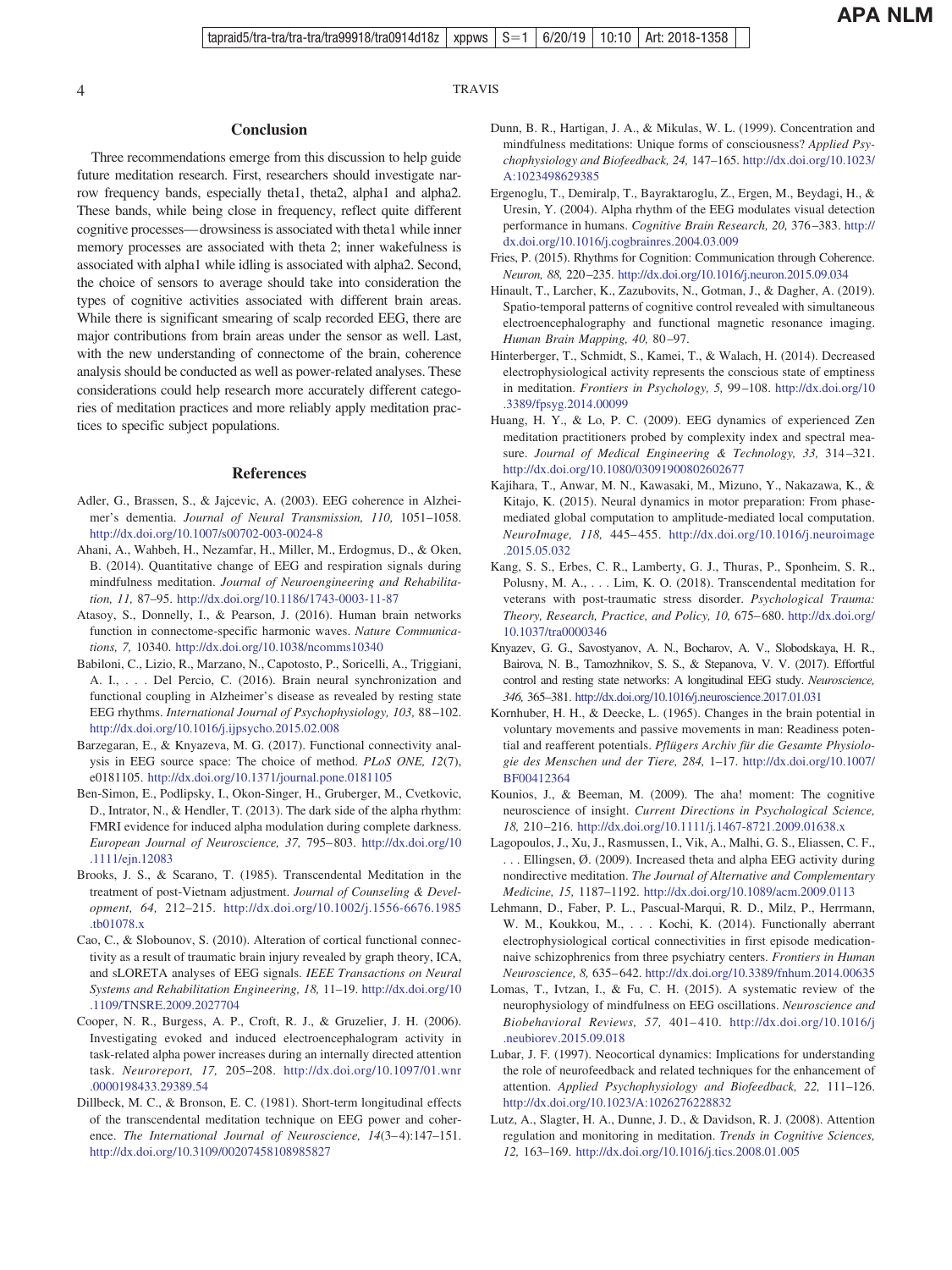TEMPORAL AND SPATIAL DYNAMICS OF EEG 5

- <span id="page-4-0"></span>Mahone, M. C., Travis, F., Gevirtz, R., & Hubbard, D. (2018). fMRI during Transcendental Meditation practice. *Brain and Cognition, 123,* 30 –33. <http://dx.doi.org/10.1016/j.bandc.2018.02.011>
- Newson, J. J., & Thiagarajan, T. C. (2019). EEG frequency bands in psychiatric disorders: A review of resting state studies. *Frontiers in Human Neuroscience, 12,* 521–529. <http://dx.doi.org/10.3389/fnhum.2018.00521>
- Nidich, S., Mills, P. J., Rainforth, M., Heppner, P., Schneider, R. H., Rosenthal, N. E.,... Rutledge, T. (2018). Non-trauma-focused meditation versus exposure therapy in veterans with post-traumatic stress disorder: A randomised controlled trial. *The Lancet Psychiatry, 5,* 975– 986. [http://dx.doi.org/10.1016/S2215-0366\(18\)30384-5](http://dx.doi.org/10.1016/S2215-0366%2818%2930384-5)
- Nieuwenhuis, S., Yeung, N., van den Wildenberg, W., & Ridderinkhof, K. R. (2003). Electrophysiological correlates of anterior cingulate function in a go/no-go task: Effects of response conflict and trial type frequency. *Cognitive, Affective & Behavioral Neuroscience, 3,* 17–26. <http://dx.doi.org/10.3758/CABN.3.1.17>
- Palva, S., & Palva, J. M. (2007). New vistas for alpha-frequency band oscillations. *Trends in Neurosciences, 30,* 150 –158. [http://dx.doi.org/10](http://dx.doi.org/10.1016/j.tins.2007.02.001) [.1016/j.tins.2007.02.001](http://dx.doi.org/10.1016/j.tins.2007.02.001)
- Pfurtscheller, G., Stancák, A., Jr., & Neuper, C. (1996). Event-related synchronization (ERS) in the alpha band—An electrophysiological correlate of cortical idling: A review. *International Journal of Psychophysiology, 24,* 39 – 46. [http://dx.doi.org/10.1016/S0167-8760\(96\)00066-9](http://dx.doi.org/10.1016/S0167-8760%2896%2900066-9)
- Qin, Z., Jin, Y., Lin, S., & Hermanowicz, N. S. (2009). A forty-five year follow-up EEG study of Qigong practice. *International Journal of Neuroscience, 119,* 538–552. <http://dx.doi.org/10.1080/00207450802325520>
- Rees, B., Travis, F., Shapiro, D., & Chant, R. (2013). Reduction in posttraumatic stress symptoms in Congolese refugees practicing transcendental meditation. *Journal of Traumatic Stress, 26,* 295–298. [http://](http://dx.doi.org/10.1002/jts.21790) [dx.doi.org/10.1002/jts.21790](http://dx.doi.org/10.1002/jts.21790)
- Rees, B., Travis, F., Shapiro, D., & Chant, R. (2014). Significant reductions in posttraumatic stress symptoms in Congolese refugees within 10 days of Transcendental Meditation practice. *Journal of Traumatic Stress, 27,* 112–115. <http://dx.doi.org/10.1002/jts.21883>
- Rimbert, S., Al-Chwa, R., Zaepffel, M., & Bougrain, L. (2018). Electroencephalographic modulations during an open- or closed-eyes motor task. *PeerJ, 6,* e4492. <http://dx.doi.org/10.7717/peerj.4492>
- Sadaghiani, S., & Kleinschmidt, A. (2016). Brain Networks and Alpha Oscillations: Structural and Functional Foundations of Cognitive Control. *Trends in Cognitive Sciences, 20,* 1–10. [http://dx.doi.org/10.1016/](http://dx.doi.org/10.1016/j.tics.2016.09.004) [j.tics.2016.09.004](http://dx.doi.org/10.1016/j.tics.2016.09.004)
- Shaw, J. C. (1996). Intention as a component of the alpha-rhythm response to mental activity. *International Journal of Psychophysiology, 24,* 7–23. [http://dx.doi.org/10.1016/S0167-8760\(96\)00052-9](http://dx.doi.org/10.1016/S0167-8760%2896%2900052-9)
- Singer, W. (1999). Neuronal synchrony: A versatile code for the definition of relations? *Neuron, 24,* 49 – 65, 111–125. [http://dx.doi.org/10.1016/](http://dx.doi.org/10.1016/S0896-6273%2800%2980821-1) [S0896-6273\(00\)80821-1](http://dx.doi.org/10.1016/S0896-6273%2800%2980821-1)
- Telesford, Q. K., Joyce, K. E., Hayasaka, S., Burdette, J. H., & Laurienti, P. J. (2011). The ubiquity of small-world networks. *Brain Connectivity, 1,* 367–375. <http://dx.doi.org/10.1089/brain.2011.0038>
- Thatcher, R. W. (2012). Coherence, phase differences, phase shift, and phase lock in EEG/ERP analyses. *Developmental Neuropsychology, 37,* 476 – 496. <http://dx.doi.org/10.1080/87565641.2011.619241>
- Thatcher, R. W., North, D. M., Curtin, R. T., Walker, R. A., Biver, C. J., Gomez, J. F., & Salazar, A. M. (2001). An EEG severity index of traumatic brain injury. *The Journal of Neuropsychiatry and Clinical Neurosciences, 13,* 77– 87. <http://dx.doi.org/10.1176/jnp.13.1.77>
- Thatcher, R. W., Walker, R. A., & Giudice, S. (1987). Human cerebral hemispheres develop at different rates and ages. *Science, 236,* 1110 – 1113. <http://dx.doi.org/10.1126/science.3576224>
- Travis, F. (2016). Transcending as a driver of development. *New York Academy of Sciences, 1373,* 72–77.
- Travis, F., Grosswald, S., & Stixrud, W. (2011). ADHD, brain functioning, and transcendental meditation practice. *Mind & Brain: The Journal of Psychiatry, 2,* 73– 81.
- Travis, F., Haaga, D. A., Hagelin, J., Tanner, M., Arenander, A., Nidich, S., . . . Schneider, R. H. (2010). A self-referential default brain state: Patterns of coherence, power, and eLORETA sources during eyes-closed rest and Transcendental Meditation practice. *Cognitive Processing, 11,* 21–30. <http://dx.doi.org/10.1007/s10339-009-0343-2>
- Travis, F., Haaga, D. A., Hagelin, J., Tanner, M., Nidich, S., Gaylord-King, C., . . . Schneider, R. H. (2009). Effects of Transcendental Meditation practice on brain functioning and stress reactivity in college students. *International Journal of Psychophysiology, 71,* 170 –176. [http://dx.doi](http://dx.doi.org/10.1016/j.ijpsycho.2008.09.007) [.org/10.1016/j.ijpsycho.2008.09.007](http://dx.doi.org/10.1016/j.ijpsycho.2008.09.007)
- Travis, F., & Parim, N. (2017). Default mode network activation and Transcendental Meditation practice: Focused attention or automatic selftranscending? *Brain and Cognition, 111,* 86 –94. [http://dx.doi.org/10](http://dx.doi.org/10.1016/j.bandc.2016.08.009) [.1016/j.bandc.2016.08.009](http://dx.doi.org/10.1016/j.bandc.2016.08.009)
- Travis, F., & Pearson, C. (2000). Pure consciousness: Distinct phenomenological and physiological correlates of "consciousness itself." *International Journal of Neuroscience, 100*(1– 4):77– 89. [http://dx.doi.org/10](http://dx.doi.org/10.3109/00207450008999678) [.3109/00207450008999678](http://dx.doi.org/10.3109/00207450008999678)
- Travis, F., & Shear, J. (2010). Focused attention, open monitoring and automatic self-transcending: Categories to organize meditations from Vedic, Buddhist and Chinese traditions. *Consciousness and Cognition, 19,* 1110 –1118. <http://dx.doi.org/10.1016/j.concog.2010.01.007>
- Travis, F., Tecce, J., Arenander, A., & Wallace, R. K. (2002). Patterns of EEG coherence, power, and contingent negative variation characterize the integration of transcendental and waking states. *Biological Psychology, 61,* 293–319. [http://dx.doi.org/10.1016/S0301-0511\(02\)00048-0](http://dx.doi.org/10.1016/S0301-0511%2802%2900048-0)
- Travis, F., Valosek, L., Konrad, A., IV, Link, J., Salerno, J., Scheller, R., & Nidich, S. (2018). Effect of meditation on psychological distress and brain functioning: A randomized controlled study. *Brain and Cognition, 125,* 100 –105. <http://dx.doi.org/10.1016/j.bandc.2018.03.011>
- Travis, F., & Wallace, R. K. (1999). Autonomic and EEG patterns during eyes-closed rest and transcendental meditation (TM) practice: The basis for a neural model of TM practice. *Consciousness and Cognition, 8,* 302–318. <http://dx.doi.org/10.1006/ccog.1999.0403>
- van de Vijver, I., Cohen, M. X., & Ridderinkhof, K. R. (2014). Aging affects medial but not anterior frontal learning-related theta oscillations. *Neurobiology of Aging, 35,* 692–704. [http://dx.doi.org/10.1016/j](http://dx.doi.org/10.1016/j.neurobiolaging.2013.09.006) [.neurobiolaging.2013.09.006](http://dx.doi.org/10.1016/j.neurobiolaging.2013.09.006)
- von Ellenrieder, N., Dan, J., Frauscher, B., & Gotman, J. (2016). Sparse asynchronous cortical generators can produce measurable scalp EEG signals. *NeuroImage, 138,* 123–133. [http://dx.doi.org/10.1016/j.neuro](http://dx.doi.org/10.1016/j.neuroimage.2016.05.067) [image.2016.05.067](http://dx.doi.org/10.1016/j.neuroimage.2016.05.067)
- Wang, R., Wang, J., Yu, H., Wei, X., Yang, C., & Deng, B. (2016). Decreased coherence and functional connectivity of electroencephalograph in Alzheimer's disease. *Chaos (Woodbury, N.Y.), 24, 33-42*. <http://dx.doi.org/10.1063/1.4896095>
- Yamamoto, S., Kitamura, Y., Yamada, N., Nakashima, Y., & Kuroda, S. (2006). Medial profrontal cortex and anterior cingulate cortex in the generation of alpha activity induced by transcendental meditation: A magnetoencephalographic study. *Acta Medica Okayama, 60,* 51–58.
- Zumer, J. M., Scheeringa, R., Schoffelen, J. M., Norris, D. G., & Jensen, O. (2014). Occipital alpha activity during stimulus processing gates the information flow to object-selective cortex. *PLoS Biology, 12*(10), e1001965. <http://dx.doi.org/10.1371/journal.pbio.1001965>

Received November 19, 2018 Revision received May 26, 2019 Accepted June 6, 2019  $\blacksquare$